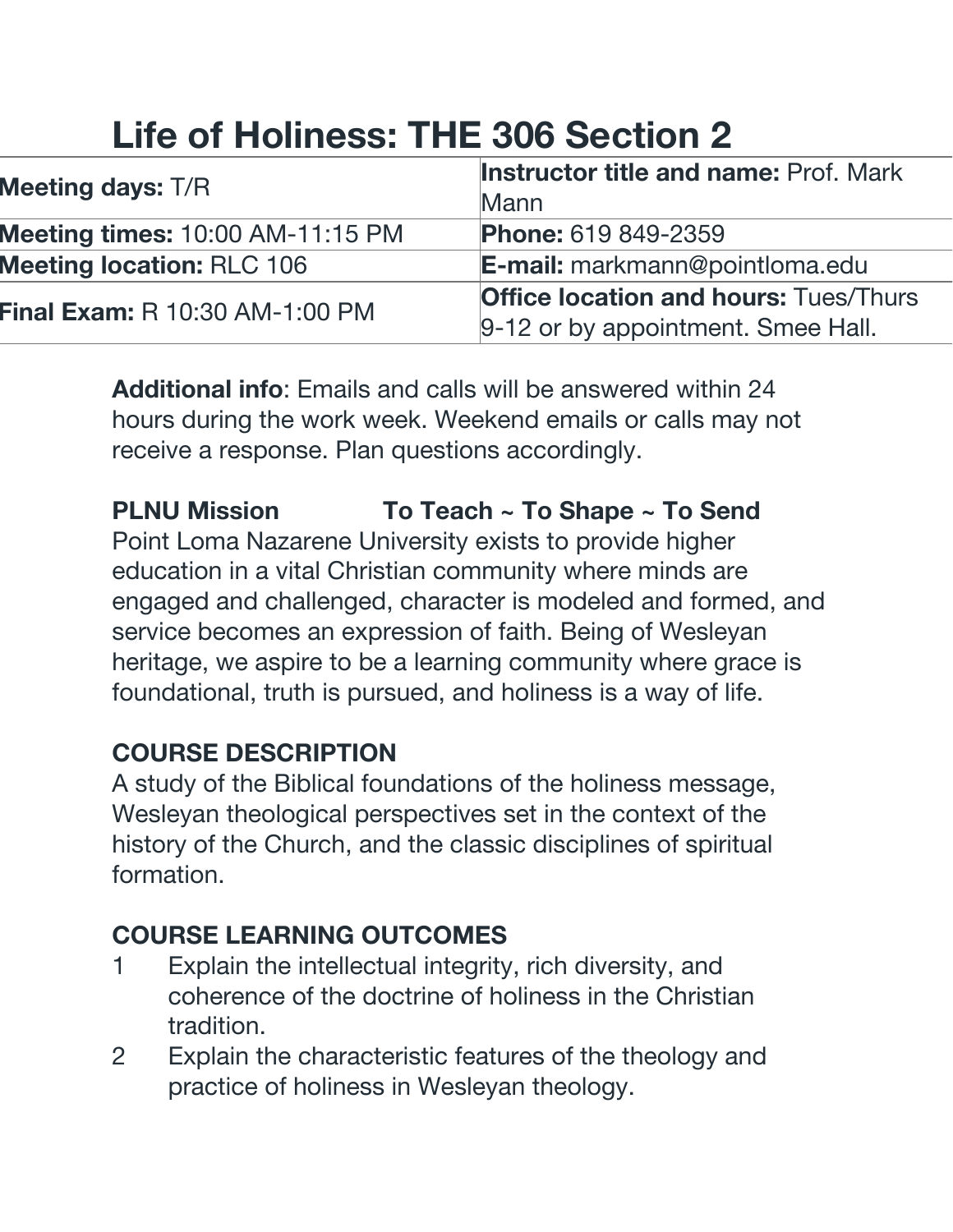3 Explain the importance of an ongoing, lifelong commitment to and participation in the Christian tradition and congregational life.

#### **REQUIRED TEXTS (Available in PLNU Bookstore)**

Richard Foster, *Streams of Living Water: Celebrating the Great Traditions of Christian Faith*

Henri Nouwen, *The Way of the Heart*.

Marjorie Thompson, *Soul Feast: An Introduction to the Christian Spiritual Life*. (2014 Revised Ed.)

#### Bernie Van Der Wall, *Rethinking Holiness: A Theological Introduction.*

Additional readings and electronic resources as assigned in the Modules.

#### **COURSE SCHEDULE AND ASSIGNMENTS**

Course expectations and assignments are detailed in the Modules.

#### **Assignments Points**

| <b>Assignment</b>           | <b>Points</b> |
|-----------------------------|---------------|
| Journal                     | $20x12=240$   |
| Passing the Peace           | 10            |
| Autobiography               | 100           |
| <b>Church Visits</b>        | $50x2 = 100$  |
| <b>Practice Reflections</b> | 50x8=400      |
| <b>Saint Presentation</b>   | 50            |
| <b>Rule of Life</b>         | 100           |
| <b>Total</b>                |               |

#### **Grading Scale:**

A=93-100% C=73-76%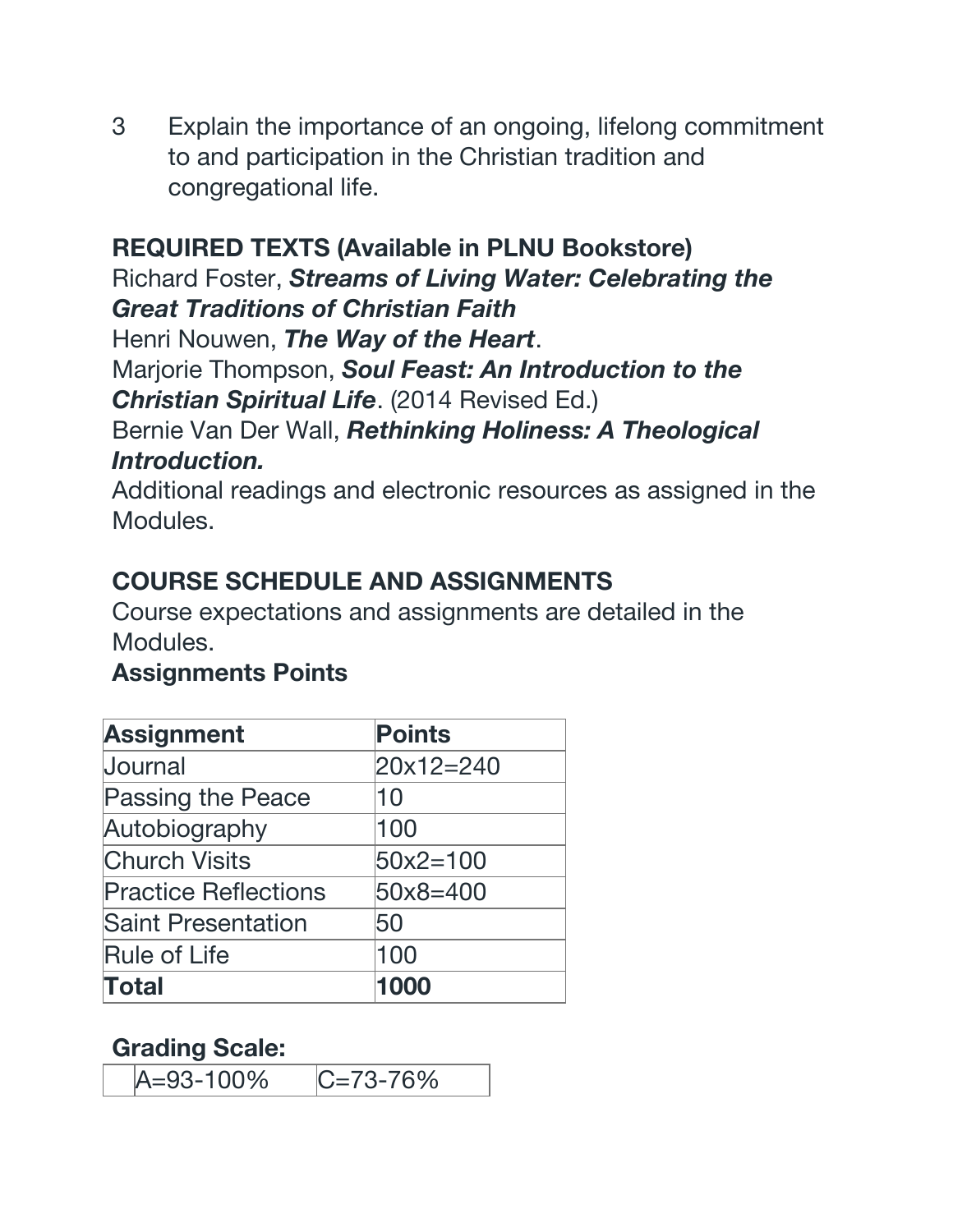| $A = 90 - 92%$  | $C = 70 - 72\%$ |
|-----------------|-----------------|
| $B+=87-89%$     | $D+=67-69%$     |
| B=83-86%        | $D = 63 - 66%$  |
| $B = 80 - 82%$  | $D = 60 - 62%$  |
| $C_{+}=77-79\%$ | $F = 0 - 59\%$  |

### **INCOMPLETES AND LATE ASSIGNMENTS**

All assignments are to be submitted/turned in by the beginning of the class session when they are due—including assignments posted in Canvas. Incompletes will only be assigned in extremely unusual circumstances.

# **SCHOOL OF THEOLOGY INCLUSIVE LANGUAGE POLICY**

The School of Theology and Christian Ministry is committed to the equality of women and men. Recognizing that people have often used the English language ins ways that imply the exclusion or inferiority of women, the department urges students, faculty and staff to avoid sexist language in public discourse, in classroom discussion, and in their writings.

## **FINAL EXAMINATION POLICY**

Successful completion of this class requires taking the final examination **on its scheduled day**. The final examination schedule is posted on the Class [Schedules](http://www.pointloma.edu/experience/academics/class-schedules) site. No requests for early examinations or alternative days will be approved.

## **PLNU COPYRIGHT POLICY**

Point Loma Nazarene University, as a non-profit educational institution, is entitled by law to use materials protected by the US Copyright Act for classroom education. Any use of those materials outside the class may violate the law.

## **PLNU ACADEMIC HONESTY POLICY**